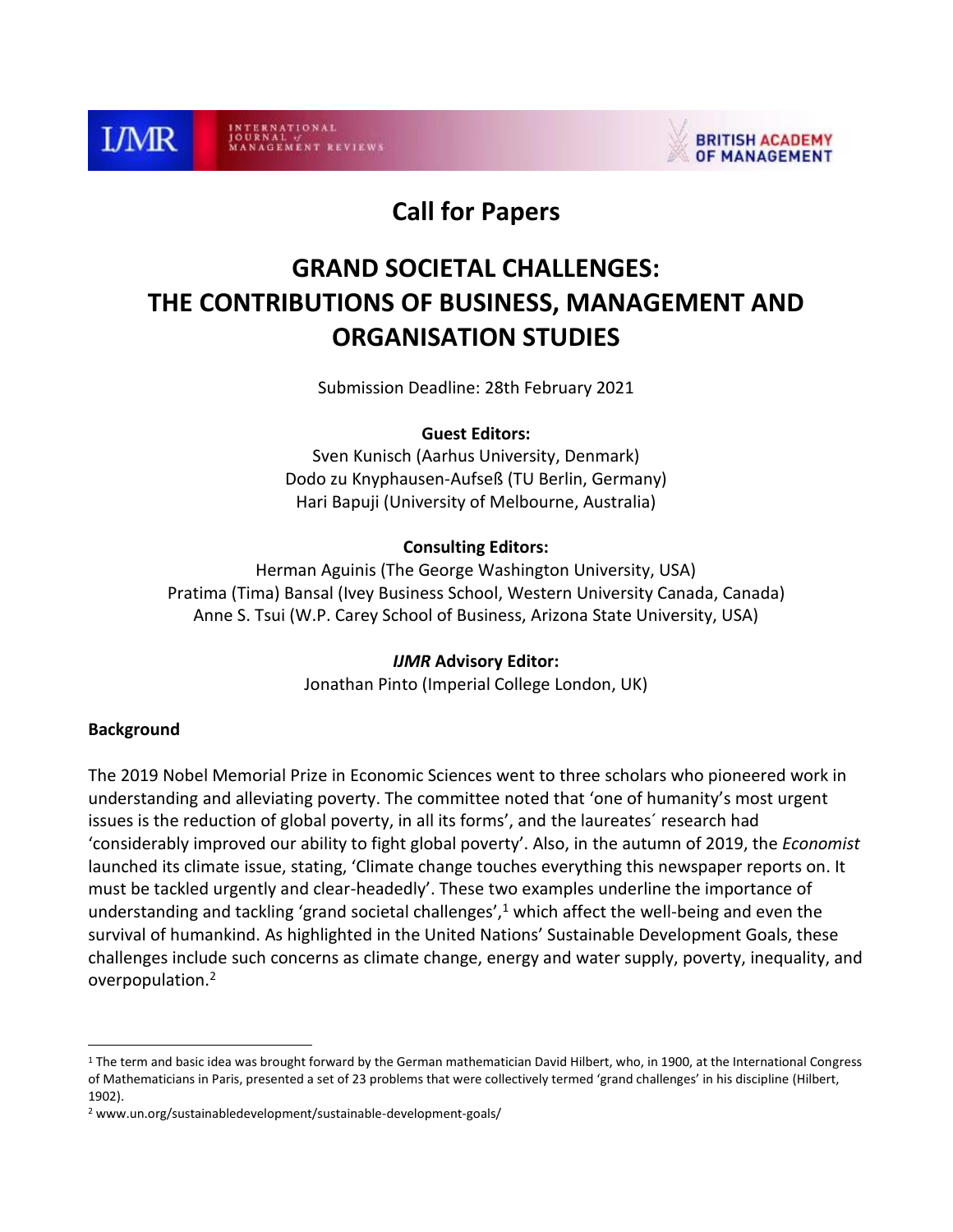Scholars in the disciplines of business, management and organisation studies face increasing pressures to help advance knowledge of these broad societal challenges and provide advice to managers and policymakers on how to tackle them. Many conference themes in recent years, research grant announcements, and initiatives such as Responsible Research for Business and Management (RBBM, [www.rrbm.network\)](http://www.rrbm.network/) also reflect growing pressures to address societal goals (e.g., equality, inclusion, sustainability and well-being) in our research.

This is an opportune time to review the existing knowledge and to provide guidance for future research. Indeed, there is an increasing number of publications on topics that are directly related to grand societal challenges (for examples, see Appendix). The publications span various fields in business, management and organisation studies including, among others, business ethics (e.g., Martí 2018), general management (e.g., DesJardine *et al.* 2019, Kim *et al.* 2019), HR and leadership (e.g., Bapuji 2015, Ortiz-de-Mandojana *et al.* 2019, Schad and Smith 2019), entrepreneurship (e.g., Markman *et al.* 2019), organisational studies (e.g., Ferraro *et al.* 2015, Wright and Nyberg 2017), international business (e.g., Buckley *et al.* 2017), and strategy (e.g., Bowen *et al.* 2018). Moreover, several special issues on grand challenges have recently been published or are currently underway in *Academy of Management Discoveries* (Howard-Grenville *et al.* 2017, Groutsis *et al.* 2019), *Academy of Management Journal* (George *et al.* 2016), *Business & Society* (Bapuji *et al.* 2018), *Journal of Marketing* (Moorman *et al.* 2018), *Journal of Management Studies* (Suddaby *et al.* 2018, Voegtlin *et al.* 2018), *Management Science* (Chandy *et al.* 2019), and *Organization Studies* (Wittneben *et al.* 2010, 2012, Amis *et al.* 2018). 3

Yet, the existing knowledge is either still emerging or, if mature, often dispersed in and confined to specific areas of research. To this end, we believe that literature reviews play a crucial role in integrating insights across disciplines, building an accumulated body of knowledge and directing future research efforts, especially in emerging areas (Webster and Watson 2002, Tranfield *et al.* 2003, Kunisch *et al.* 2018). Indeed, this body of knowledge is the foundation of evidence-based management (Rousseau *et al.* 2008, Briner *et al.* 2009, Rynes and Bartunek 2017). For example, Briner *et al.* (2009) argue that 'systematic reviews have become fundamental to evidence-based practice and represent a key methodology for locating, appraising, synthesizing, and reporting "best evidence"' (p. 24). Thus, reviews can help improve 'impact' and 'rigor' (George 2016, Tsui in-press) of business, management and organizational research.

Therefore, we see a great need and an immense potential to synthesize and integrate the findings from individual studies to advance our understanding of grand societal challenges and to generate actionable insights. Indeed, we believe that a concerted effort is necessary to review and integrate the existing knowledge, accumulate bodies of knowledge, direct future research efforts, and provide advice to managers and policymakers on tackling grand societal challenges.

 $\overline{a}$ <sup>3</sup> For other special issues, see the RBBM website: https://rrbm.network/taking-action/journals/journal-special-issues/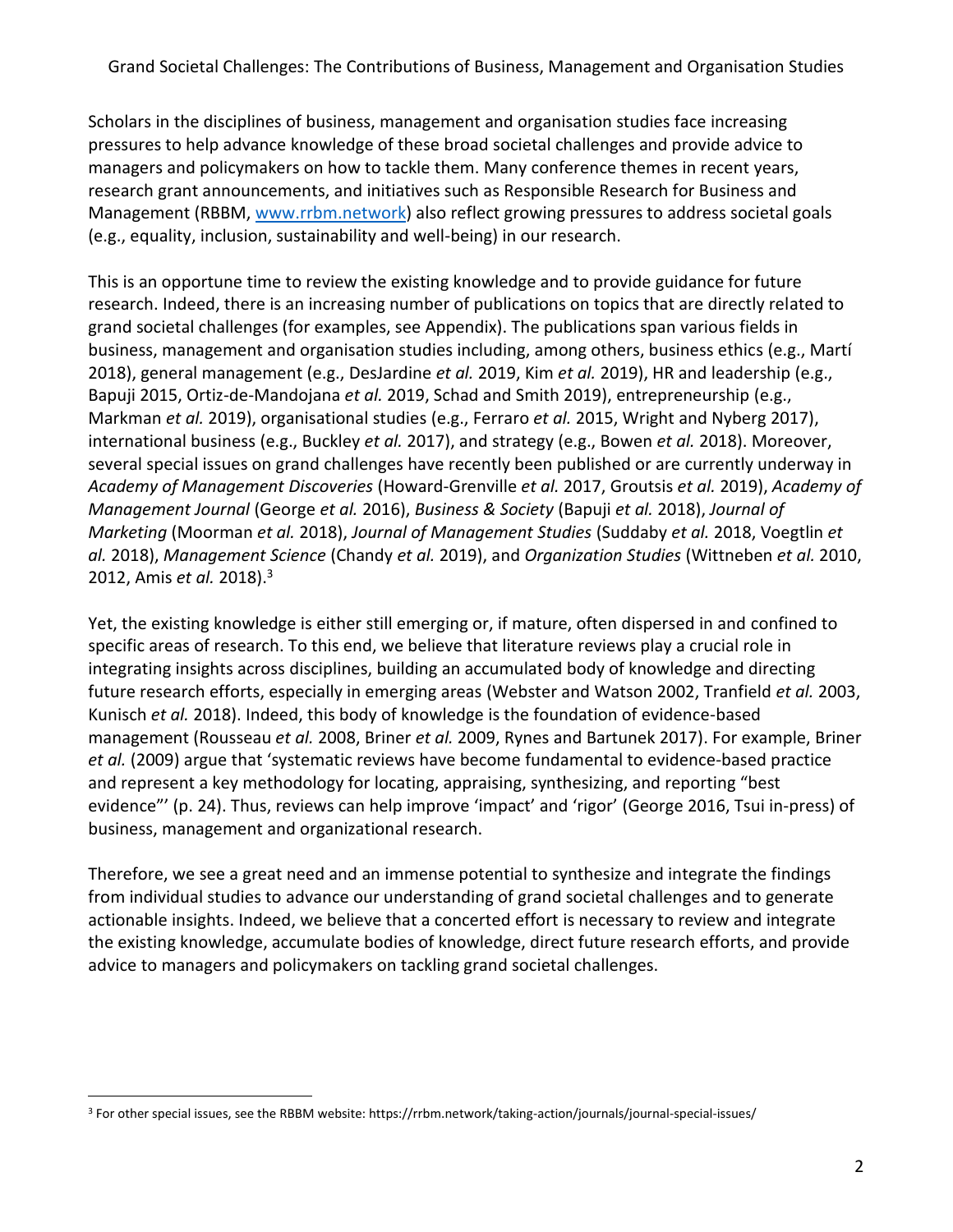#### **Aims and Scope**

Against this backdrop, the purpose of this special issue of the *International Journal of Management Reviews* (*IJMR*) is to take stock of the current state of research concerning grand societal challenges, as well as direct future efforts by summarising and synthesizing the existing knowledge on these topics. Notably, contributions should relate to the roles of business, management and organization studies in influencing or tackling grand societal challenges.

Although the UN´s 17 Sustainable Development Goals provide a comprehensive list of topics, we are also open to topics highlighted by other agencies, as long as there is a link to business, management and organization studies (for detailed discussions, see also George 2016, George *et al.* 2016, Howard-Grenville *et al.* 2017). For example, the European Commission mentions topics such as climate change, clean energy, plastics, cybersecurity and the digital economy as most crucial for its Horizon 2020 funding program. Its focus in the near future will be on cancer, adaptation to climate change, healthy oceans, seas, coastal and inland waters, climate-neutral and smart cities, and soil health and food. Other candidates may be corruption, discrimination, social coherence and 'developing Africa'. Finally, the outbreak of the Corona virus also brings topics such as pandemics and healthcare to the forefront. We acknowledge that some issues are more pressing and relevant to business, management and organization studies than others, and this special issue is interested in those topics.

This special issue is open-minded regarding review types and methods (Kunisch *et al.* 2018, Palmatier *et al.* 2018). However, all reviews in the special issue should provide insights and implications for theory, future research (i.e., knowledge gaps) and practice (including policymaking). They should also identify research gaps and provide inspiring ideas for future work (in terms of phenomena, theories and methods).

We are particularly interested in critical and interdisciplinary reviews. Indeed, the very nature of the topic of our special issue is multi- and cross-disciplinary. For example, George *et al.* (2016) argue that grand challenges, 'by their very nature, require coordinated and sustained effort from multiple and diverse stakeholders toward a clearly articulated problem or goal' (p. 1881). Therefore, this special issue aims to bridge various sub-disciplines in business, management and organization studies and to connect them with adjacent research disciplines in areas such as climate change, poverty and inequality.

Moreover, we encourage submissions covering both emerging streams of knowledge (e.g., the role of management in climate change; big data approaches to health) and mature research areas (e.g., sustainability; inequality). As noted by Webster and Watson (2002), for more developed research areas, reviews can play a crucial role in organising knowledge and redirecting research and, for new research areas, they can provide early guidance.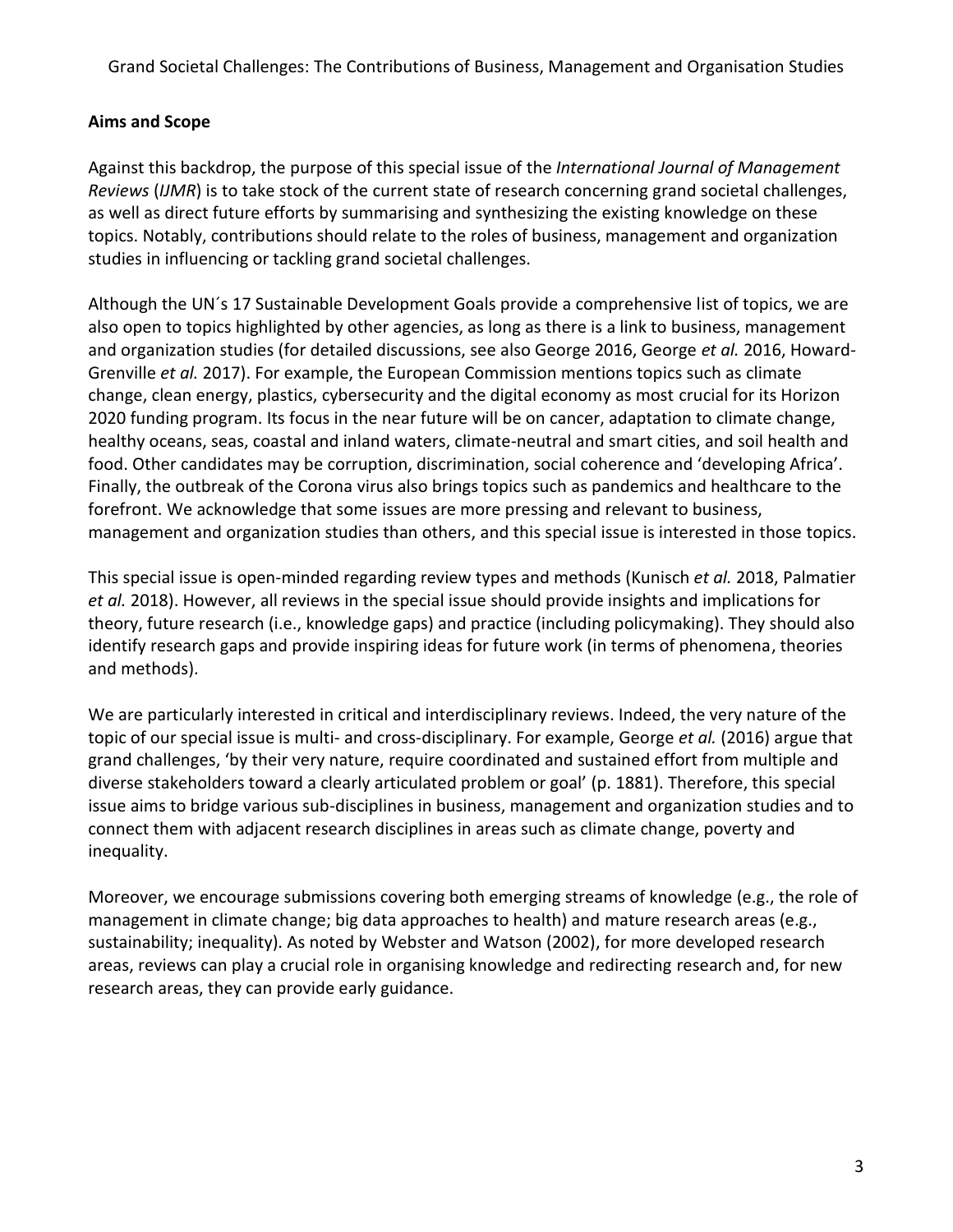# **Examples of Review Topics and Types**

Areas of investigation could include (but are not limited to):

- Grand societal challenges exemplified by the 17 UN Sustainable Development Goals: (1) no poverty, (2) zero hunger, (3) good health and well-being, (4) quality education, (5) gender equality, (6) clean water and sanitation, (7) affordable and clean energy, (8) decent work and economic growth, (9) industry, innovation and infrastructure, (10) reducing inequality, (11) sustainable cities and communities, (12) responsible consumption and production, (13) climate action, (14) life below water, (15) life on land, (16) peace, justice and strong institutions and (17) partnerships for the goals.
- Grand societal challenges highlighted by other agencies: for example, the European Commission's Horizon 2020 topics, which include climate change, clean energy, plastics, cybersecurity and the digital economy. Other future topics include cancer, adaptation to climate change, healthy oceans, seas, coastal and inland waters, climate-neutral and smart cities, and soil health and food.
- Grand societal challenges highlighted by conference themes: for example, the AOM 2020 annual conference stresses the importance of topics such as conflict, discrimination, corruption, well-being, economic opportunity and equality, and climate change. Other examples include the AOM 2019 annual meeting theme entitled 'Improving Lives' and the 2016 Strategic Management Society annual meeting theme 'Strategies That Move the World', as well as several tracks at the EGOS 2020 meeting.

Exemplary research questions pertaining to key debates within the intended scope of this special review issue include, but are not limited to, the following:

- To what extent are businesses responsible for the emergence, aggravation, and alleviation of various grand societal challenges?
- What is the impact of business firms or specific types of business firms on climate change or on producing and reproducing economic inequalities in societies?
- How can business firms engage in concerted activities with other profit or non-profit organisations to address grand societal challenges?
- How do firms react to grand societal challenges and what implications do these challenges have on firms' value chains and business models? What determines their reaction speeds and how do firms overcome the resistance of specific stakeholders against the need for change?
- To what extent do firms provide solutions to grand societal challenges? Do these solutions come from start-up firms or from incumbent organisations? What role do specific technologies play?
- What do we know about potential conflicts between goals related to the challenges and how do business firms deal with them?
- How do the grand societal challenges differ based on country and cultural contexts? How do domestic and multinational firms contribute to their emergence, aggravation, and alleviation?
- Which theories and methods in business, management and organization studies contribute to the understanding of various grand societal challenges?
- What is the value of various theories in shedding light on grand societal challenges? Do these theories lead to consistent or conflicting hypotheses and insights? Which theories have been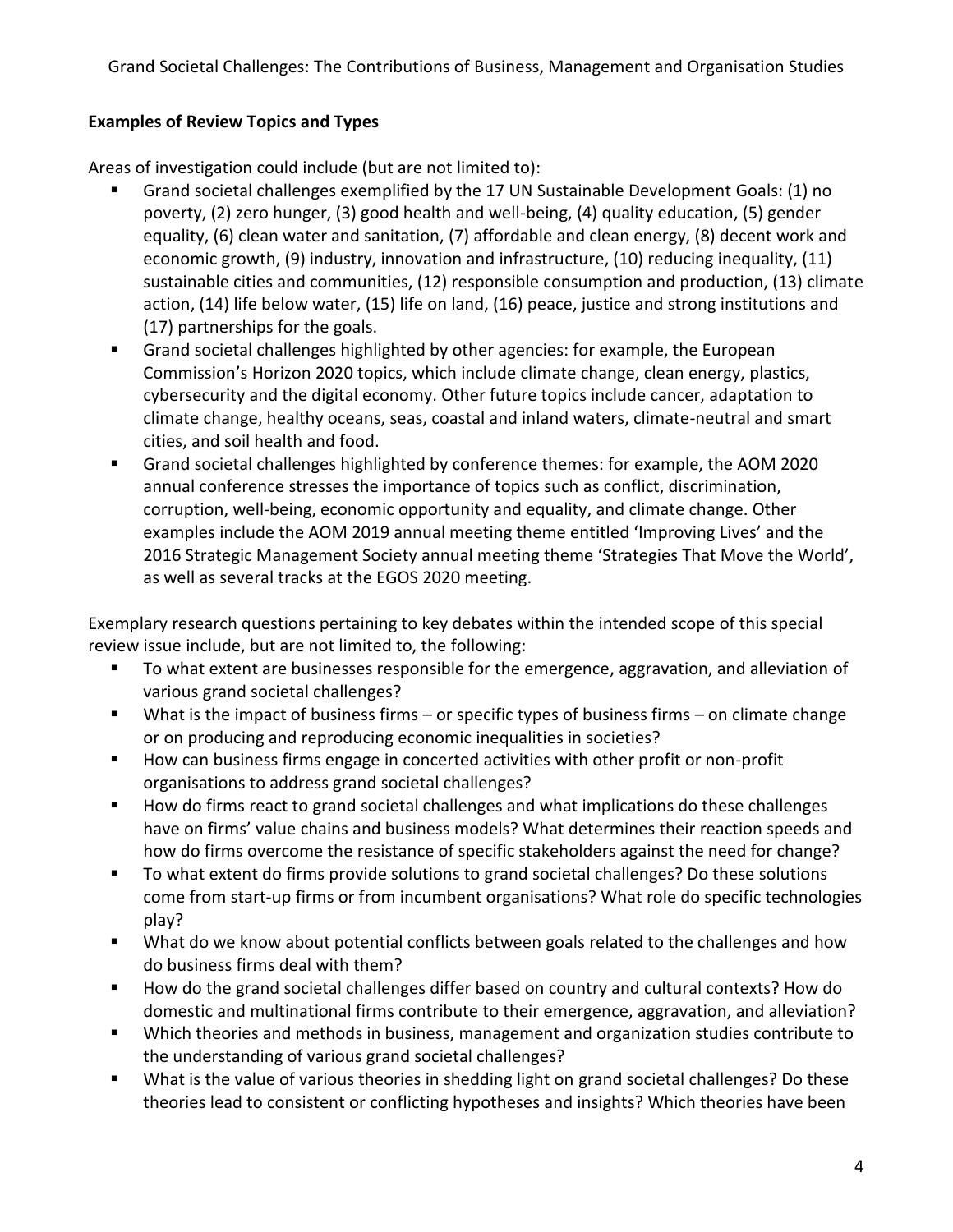empirically tested and have been proven as more robust than others? Which theories need to be revisited?

We encourage the submission of various types of literature reviews and approaches, including:

- Domain-based review articles that focus on reviewing a specific area related to grand societal challenges.
- **Inter- and cross-disciplinary reviews on grand societal challenges, with one of the disciplines** related to business, management and organization studies and the others related to adjacent fields.
- Theory-based reviews related to business, management and organization studies and grand societal challenges.

# **Submission Process and Deadlines**

- 28th February 2021: Manuscript submission deadline
- 1st June 2021: Decisions on initially submitted manuscripts (first round)
- 1st September 2021: Re-submission deadline for revised manuscripts
- 14th November 2021: Decision on revised manuscripts (second round)
- 14th February 2022: Re-submission deadline for revised manuscripts (if needed)
- **1st June 2022:** Final decision on revised manuscripts
- Ully 2022: Publication

Optional special conference and manuscript development workshops:

- The guest editors of this special issue are considering facilitating a conference and manuscript development workshop. The special conference may be conducted virtually. Final decisions about this event will be made and communicated in due course.
- Authors who are invited to revise and resubmit a manuscript would be invited to attend this workshop. However, attendance would not be a prerequisite for publication nor would participation in the workshop guarantee acceptance of the paper in the special issue.

# **Paper Submission Information**

Manuscripts should follow the Author Guidelines set out by *IJMR* available at: https://onlinelibrary.wiley.com/page/journal/14682370/homepage/ForAuthors.html

Additionally see also:

- Breslin, D., Gatrell, C. and Bailey, K. (2020). Developing Insights through Reviews: Reflecting on the 20th Anniversary of the *International Journal of Management Reviews*. *International Journal of Management Reviews*, 22(1): 3-9. https://doi.org/10.1111/ijmr.12219
- Gatrell C. & Breslin D. (2017). Editors' Statement. *International Journal of Management Reviews*, 19(1), p. 3. https://doi.org/10.1111/ijmr.12133
- Jones O. & Gatrell C. (2014). Editorial: The Future of Writing and Reviewing for *IJMR*. *International Journal of Management Reviews*, 16(3), pp. 249-264. https://doi.org/10.1111/ijmr.12038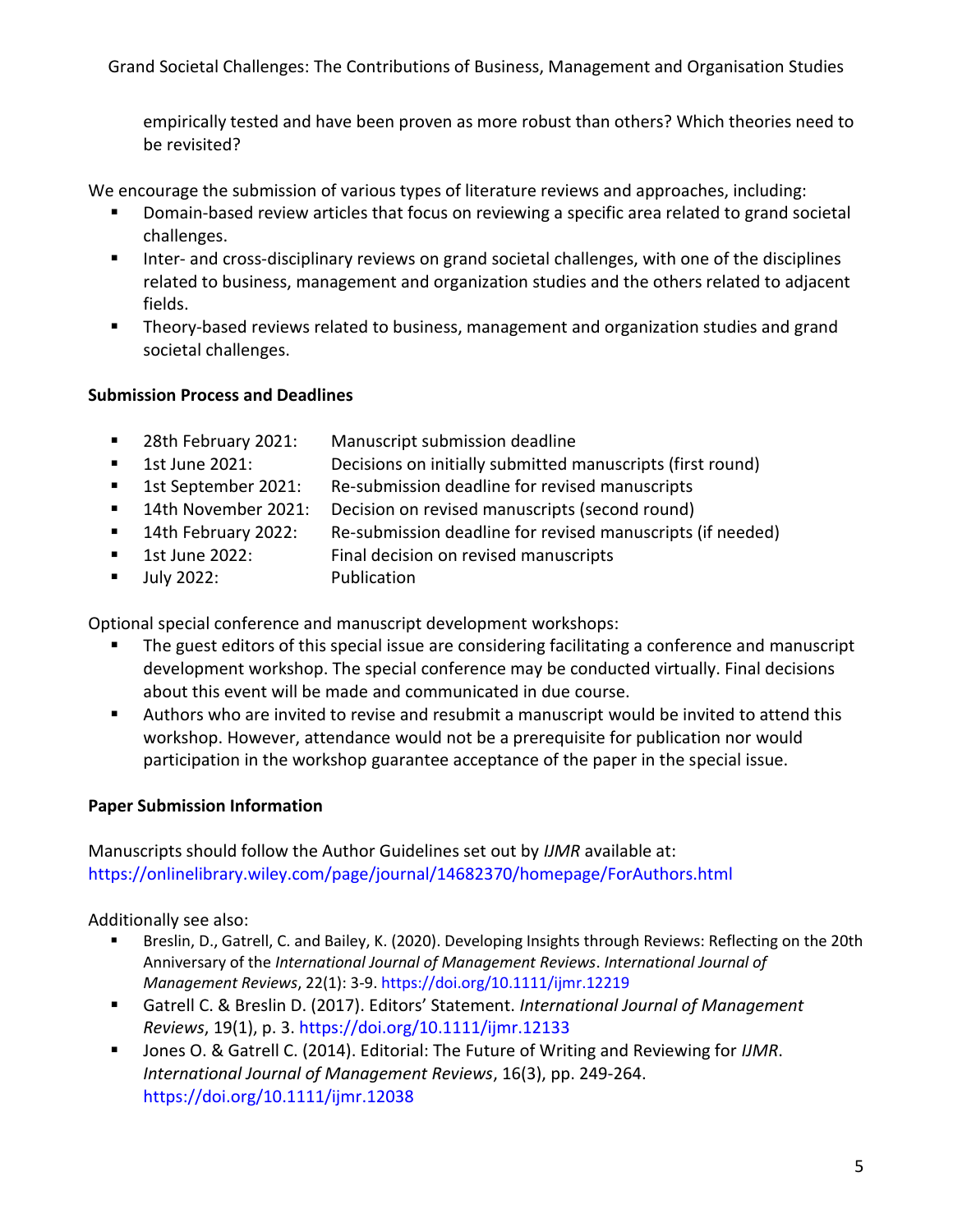Kunisch S., Menz M., Bartunek J. M., Cardinal L. B. & Denyer D. (2018). Feature Topic at Organizational Research Methods: How to Conduct Rigorous and Impactful Literature Reviews? *Organizational Research Methods*, 21(3): 519-523. https://journals.sagepub.com/doi/full/10.1177/1094428118770750

Manuscripts should be submitted online via https://mc.manuscriptcentral.com/ijmr highlighting that you wish to be considered for the Special Issue 'Grand Societal Challenges'.

# **Further Information**

Interested authors are welcome to contact Sven Kunisch: [skunisch@btech.au.dk](mailto:skunisch@btech.au.dk) with any questions on the special issue content or fit of certain topics with the special issue.

# **References**

- Amis, J.M., Munir, K.A., Lawrence, T.B., Hirsch, P. and Mcgahan, A. (2018). Inequality, Institutions and Organizations. *Organization Studies,* **39,** 1131-1152.
- Bapuji, H. (2015). Individuals, Interactions and Institutions: How Economic Inequality Affects Organizations. *Human Relations,* **68,** 1059-1083.
- Bapuji, H., Husted, B.W., Lu, J. and Mir, R. (2018). Value Creation, Appropriation, and Distribution: How Firms Contribute to Societal Economic Inequality. *Business & Society,* **57,** 983-1009.
- Bowen, F.E., Bansal, P. and Slawinski, N. (2018). Scale Matters: The Scale of Environmental Issues in Corporate Collective Actions. *Strategic Management Journal,* **39,** 1411-1436.
- Briner, R.B., Denyer, D. and Rousseau, D.M. (2009). Evidence-Based Management: Concept Cleanup Time? *Academy of Management Perspectives,* **23,** 19-32.
- Buckley, P.J., Doh, J.P. and Benischke, M.H. (2017). Towards a Renaissance in International Business Research? Big Questions, Grand Challenges, and the Future of IB Scholarship. *Journal of International Business Studies,* **48,** 1045-1064.
- Chandy, R., Dowell, G., Mayer, C., Plambeck, E., Serafeim, G., Toffel, M., Toktay, B. and Weber, E. (2019). Management Science—Special Issue on Business and Climate Change. *Management Science,* **65,** 3447-3448.
- Desjardine, M., Bansal, P. and Yang, Y. (2019). Bouncing Back: Building Resilience through Social and Environmental Practices in the Context of the 2008 Global Financial Crisis. *Journal of Management,* **45,** 1434-1460.
- Ferraro, F., Etzion, D. and Gehman, J. (2015). Tackling Grand Challenges Pragmatically: Robust Action Revisited. *Organization Studies,* **36,** 363-390.
- George, G. (2016). Management Research in AMJ: Celebrating Impact While Striving for More. *Academy of Management Journal,* **59,** 1869-1877.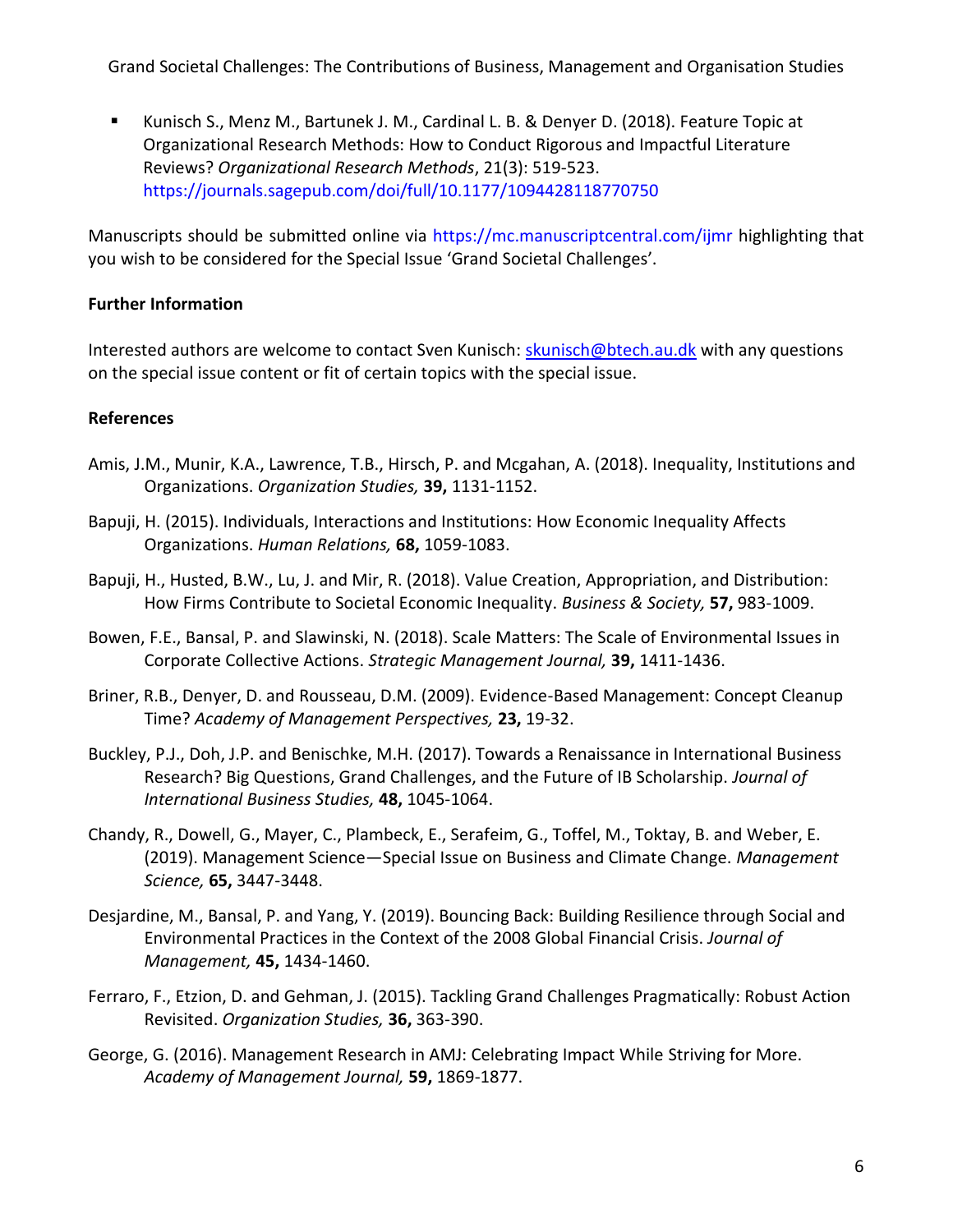- George, G., Howard-Grenville, J., Joshi, A. and Tihanyi, L. (2016). Understanding and Tackling Societal Grand Challenges through Management Research. *Academy of Management Journal,* **59,** 1880-1895.
- Groutsis, D., Vassilopoulou, J., Ozbilgin, M., Fujimoto, Y., Mor Barak, M.E., Greenwood, R. and Shi, J. (2019). Migration 'Management': Tensions, Challenges, and Opportunities for Inclusion - Call for Papers for a Special Issue. *Academy of Management Discoveries*.
- Howard-Grenville, J., Davis, J., Dyllick, T., Joshi, A., Miller, C., Thau, S. and Tsui, A.S. (2017). Sustainable Development for a Better World: Contributions of Leadership, Management and Organizations. *Academy of Management Discoveries,* **3,** 107-110.
- Kim, A., Bansal, P. and Haugh, H. (2019). No Time Like the Present: How a Present Time Perspective Can Foster Sustainable Development. *Academy of Management Journal,* **62,** 607-634.
- Kunisch, S., Menz, M., Bartunek, J.M., Cardinal, L.B. and Denyer, D. (2018). Feature Topic at Organizational Research Methods: How to Conduct Rigorous and Impactful Literature Reviews? *Organizational Research Methods,* **21,** 519-523.
- Markman, G.D., Waldron, T.L., Gianiodis, P.T. and Espina, M.I. (2019). E Pluribus Unum: Impact Entrepreneurship as a Solution to Grand Challenges. *Academy of Management Perspectives,* **33,** 371-382.
- Martí, I. (2018). Transformational Business Models, Grand Challenges, and Social Impact. *Journal of Business Ethics,* **152,** 965-976.
- Moorman, C., Chandy, R., Johar, G. and Roberts, J. (2018). Call for Papers | Journal of Marketing Special Issue: Better Marketing for a Better World. *Journal of Marketing*.
- Ortiz-De-Mandojana, N., Bansal, P. and Aragón-Correa, J.A. (2019). Older and Wiser: How CEOs' Time Perspective Influences Long-Term Investments in Environmentally Responsible Technologies. *British Journal of Management,* **30,** 134-150.
- Palmatier, R.W., Houston, M.B. and Hulland, J. (2018). Review Articles: Purpose, Process, and Structure. *Journal of the Academy of Marketing Science,* **46,** 1-5.
- Rousseau, D.M., Manning, J. and Denyer, D. (2008). Evidence in Management and Organizational Science: Assembling the Field's Full Weight of Scientific Knowledge through Syntheses. *Academy of Management Annals,* **2,** 475-515.
- Rynes, S.L. and Bartunek, J.M. (2017). Evidence-Based Management: Foundations, Development, Controversies and Future. *Annual Review of Organizational Psychology and Organizational Behavior,* **4,** 235-261.
- Schad, J. and Smith, W.K. (2019). Addressing Grand Challenges' Paradoxes: Leadership Skills to Manage Inconsistencies. *Journal of Leadership Studies,* **12,** 55-59.
- Suddaby, R., Bruton, G.D. and Walsh, J.P. (2018). What We Talk About When We Talk About Inequality: An Introduction to the Journal of Management Studies Special Issue. *Journal of Management Studies,* **55,** 381-393.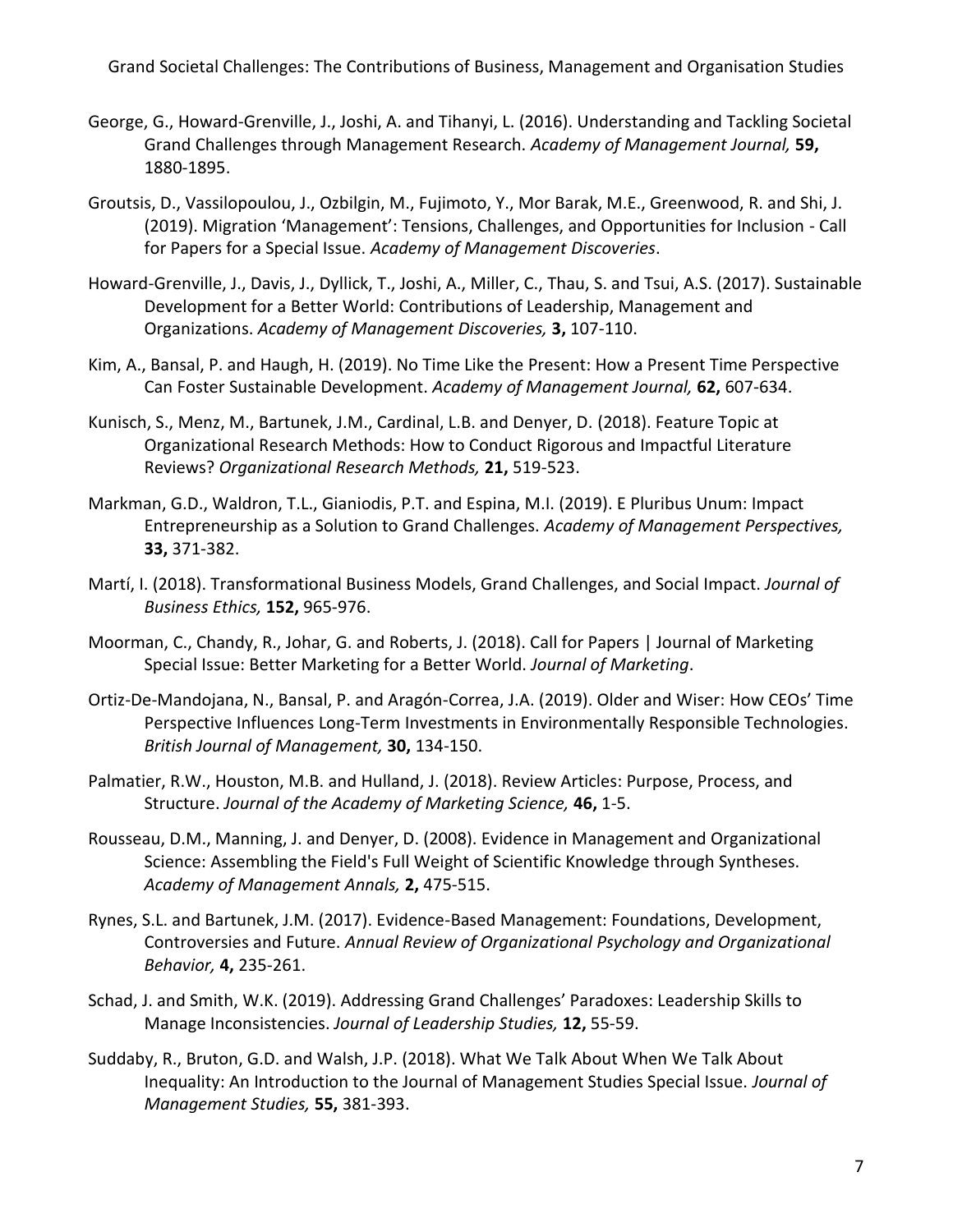- Tranfield, D., Denyer, D. and Smart, P. (2003). Towards a Methodology for Developing Evidence-Informed Management Knowledge by Means of Systematic Review. *British Journal of Management,* **14,** 207-222.
- Tsui, A.S. (in-press). Guidepost: Responsible Research and Responsible Leadership Studies. *Academy of Management Discoveries*.
- Voegtlin, C., Scherer, A.G., Stahl, G.K., Hawn, O. and Siegel, D. (2018). Special Issue Call for Papers: Grand Societal Challenges and Responsible Innovation. *Journal of Management Studies*.
- Webster, J. and Watson, R.T. (2002). Analyzing the Past to Prepare for the Future: Writing a Literature Review. *MIS Quarterly,* **26,** xiii-xxiii.
- Wittneben, B.B.F., Okereke, C., Banerjee, S.B. and Levy, D.L. (2010). Special Issue on Climate Change and the Emergence of New Organizational Landscapes. *Organization Studies,* **31,** 629-631.
- Wittneben, B.B.F., Okereke, C., Banerjee, S.B. and Levy, D.L. (2012). Climate Change and the Emergence of New Organizational Landscapes. *Organization Studies,* **33,** 1431-1450.
- Wright, C. and Nyberg, D. (2017). An Inconvenient Truth: How Organizations Translate Climate Change into Business as Usual. *Academy of Management Journal,* **60,** 1633-1661.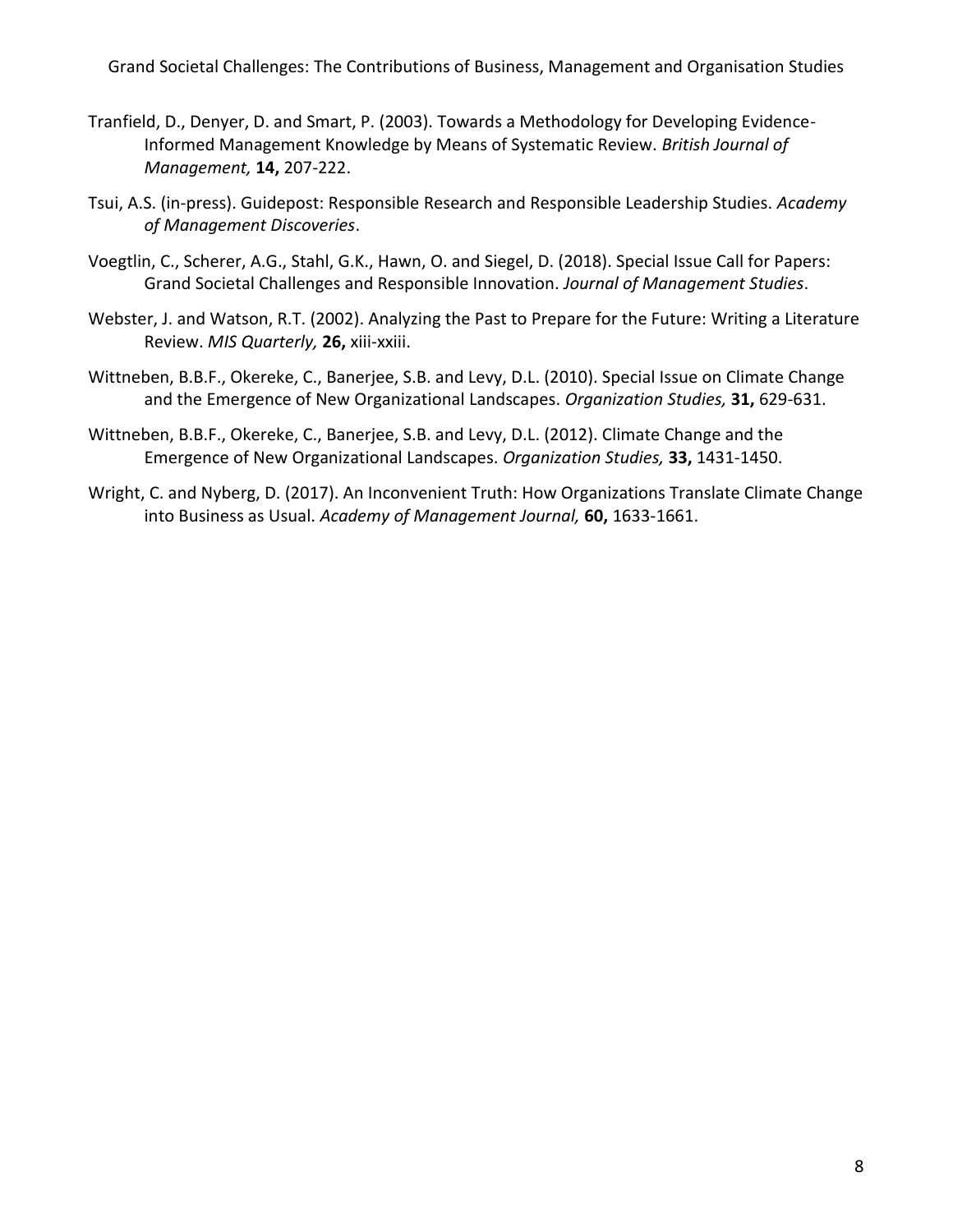

**APPENDIX: NUMBER OF PUBLICATIONS AND CITATIONS OF EXEMPLARY TOPICS**

Note: Web of Science keyword searches in the management and business categories (accessed: December 2019).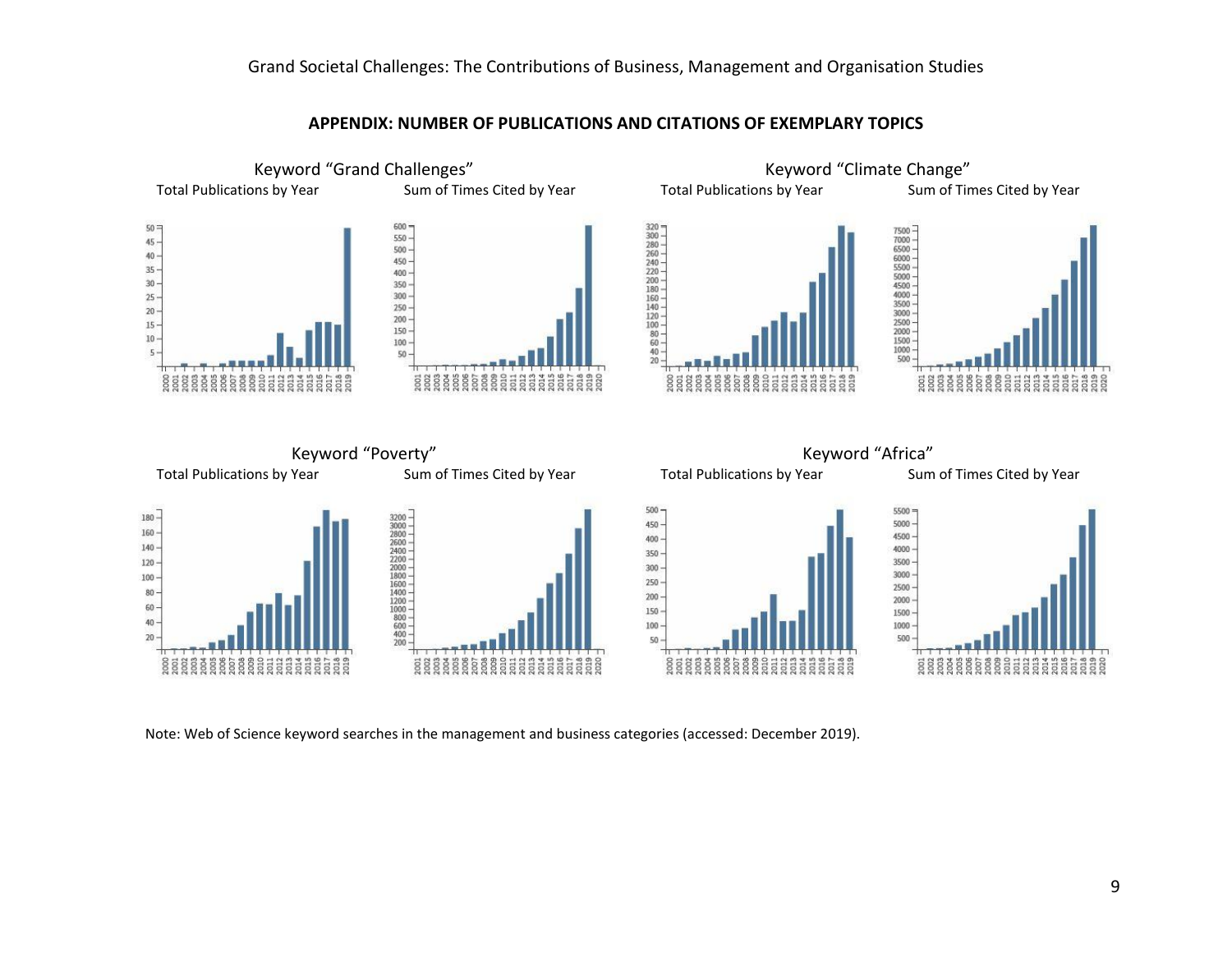#### **SHORT BIOGRAPHIES OF EACH GUEST EDITOR**

The guest editors have extensive experience in editorial work and with literature reviews on a broad range of topics. The team brings complementary expertise with respect to various areas of management, business and organisation studies, as well as diverse perspectives and communities.

**[Sven Kunisch](http://www.svenkunisch.com/)** is an Associate Professor at Aarhus University (Denmark). His research centres on topics related to strategic and international management with a focus on grand societal challenges, such as digital transformation and climate change. Sven has extensive experience in literature reviews. He has published several reviews, including two in *IJMR* and two in the *Academy of Management Annals*. He is also a co-guest editor of a feature topic at *Organizational Research Methods* on conducting rigorous and impactful literature reviews. He serves on several editorial boards of journals, such as *Academy of Management Review*, *Journal of Management Studies*, *Journal of Organization Design* and *Journal of World Business*. He is a co-editor of several books on topics such as demographic change and responsible strategic leadership.

**Dodo zu Knyphausen-Aufseß** is a Professor of strategic leadership and global management at TU Berlin (Germany). Among others, he has served as the vice president and president of the German Academic Association of Business Research from 2011–2014. His research focuses on stakeholder influence on strategic decisions, corporate strategy and the strategic management of cities and has been published in various journals such as *British Journal of Management*, *Long Range Planning*, *Strategic Management Journal* and *Strategic Organization*. He has also published several review articles in journals such as *IJMR* and *Journal of Business Ethics*. He served as a co-program chair of the 2016 Strategic Management Society's annual conference in Berlin, focusing on 'strategies that move the world'.

**[Hari Bapuji](https://www.haribapuji.org/)** is a Professor of strategic management and international business at the University of Melbourne (Australia). His research is predominantly focused on how economic inequality affects organizations, and vice versa. His research appeared in leading management journals and has also been noted for its impact on practice and policy.

**[Herman Aguinis](http://hermanaguinis.com/)** is the Avram Tucker Distinguished Scholar and Professor of management at The George Washington University School of Business (USA). He has been elected for the presidency track of the Academy of Management (AOM) and is serving as its vice president and program chair, president-elect, president, and past president during 2019– 2023. The 2019 and 2018 Web of Science Highly Cited Researchers reports ranked him among the world's 100 most impactful researchers in economics and business. Herman has written more than 160 refereed journal articles, approximately 45 book chapters, monographs in edited series, and other publications. He served as editor-in-chief of *Organizational Research Methods* and co-editor of several special issues. He serves or has served on the editorial board of 26 management journals.

**[Pratima \(Tima\) Bansal](https://www.ivey.uwo.ca/faculty/directory/tima-bansal/)** is a Professor and Canada Research Chair of business sustainability and strategy at the Ivey Business School (Canada). She founded Ivey's Centre on Building Sustainable Value and the Network for Business Sustainability, both aiming to increase the impact of sustainability research on practice. She has published extensively on sustainability issues, in both academic journals and the popular press, including two edited volumes on